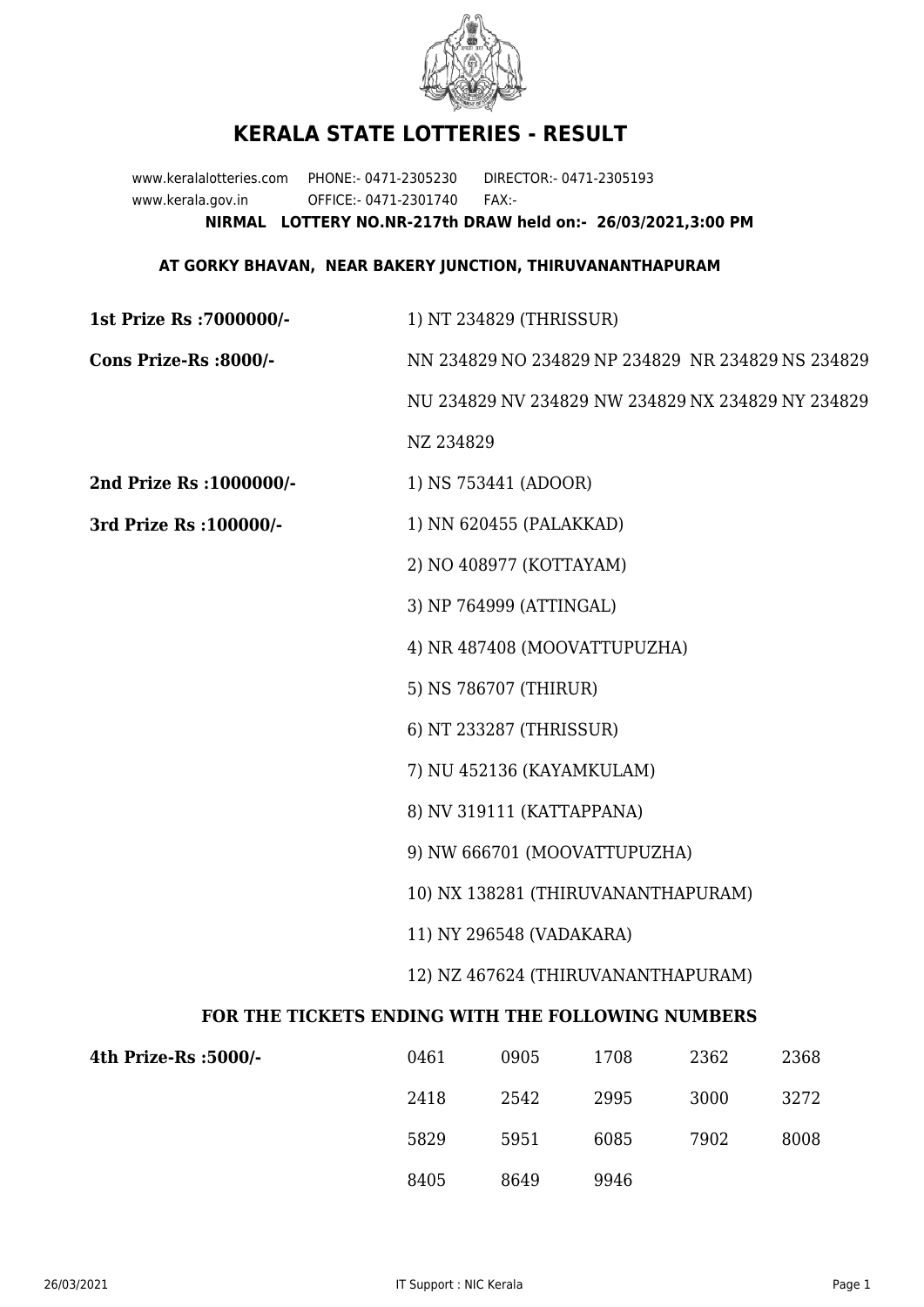| 5th Prize-Rs : 1000/- | 0183 | 0368 | 0664 | 0836 | 0856 |
|-----------------------|------|------|------|------|------|
|                       | 1721 | 2088 | 2216 | 2295 | 2610 |
|                       | 2887 | 3121 | 3151 | 3191 | 3208 |
|                       | 3338 | 3369 | 3672 | 3691 | 3807 |
|                       | 3979 | 4717 | 5121 | 5530 | 5969 |
|                       | 6651 | 6890 | 7012 | 7028 | 7420 |
|                       | 7537 | 7576 | 7928 | 8766 | 9192 |
|                       | 9539 |      |      |      |      |
| 6th Prize-Rs :500/-   | 0319 | 0591 | 0674 | 0809 | 0913 |
|                       | 1057 | 1206 | 1327 | 1496 | 1655 |
|                       | 1734 | 1770 | 1903 | 2155 | 2236 |
|                       | 2519 | 2551 | 2716 | 2825 | 2955 |
|                       | 3028 | 3096 | 3219 | 3403 | 3473 |
|                       | 3492 | 3495 | 3536 | 3640 | 4002 |
|                       | 4065 | 4094 | 4294 | 4390 | 4416 |
|                       | 4619 | 4649 | 4759 | 5219 | 5232 |
|                       | 5446 | 5594 | 5618 | 5990 | 6134 |
|                       | 6277 | 6341 | 6387 | 6427 | 6510 |
|                       | 6628 | 6636 | 6933 | 6938 | 6998 |
|                       | 7113 | 7262 | 7609 | 7765 | 7800 |
|                       | 7826 | 8212 | 8229 | 8299 | 8339 |
|                       | 8345 | 8382 | 8393 | 8485 | 8570 |
|                       | 8653 | 8889 | 8897 | 9217 | 9267 |
|                       | 9310 | 9561 | 9667 | 9779 |      |
| 7th Prize-Rs : 100/-  | 0050 | 0105 | 0292 | 0350 | 0376 |
|                       | 0528 | 0551 | 0562 | 0676 | 0690 |
|                       | 0911 | 0964 | 1001 | 1136 | 1158 |
|                       | 1372 | 1494 | 1664 | 1748 | 1919 |
|                       | 1988 | 1991 | 2170 | 2316 | 2379 |